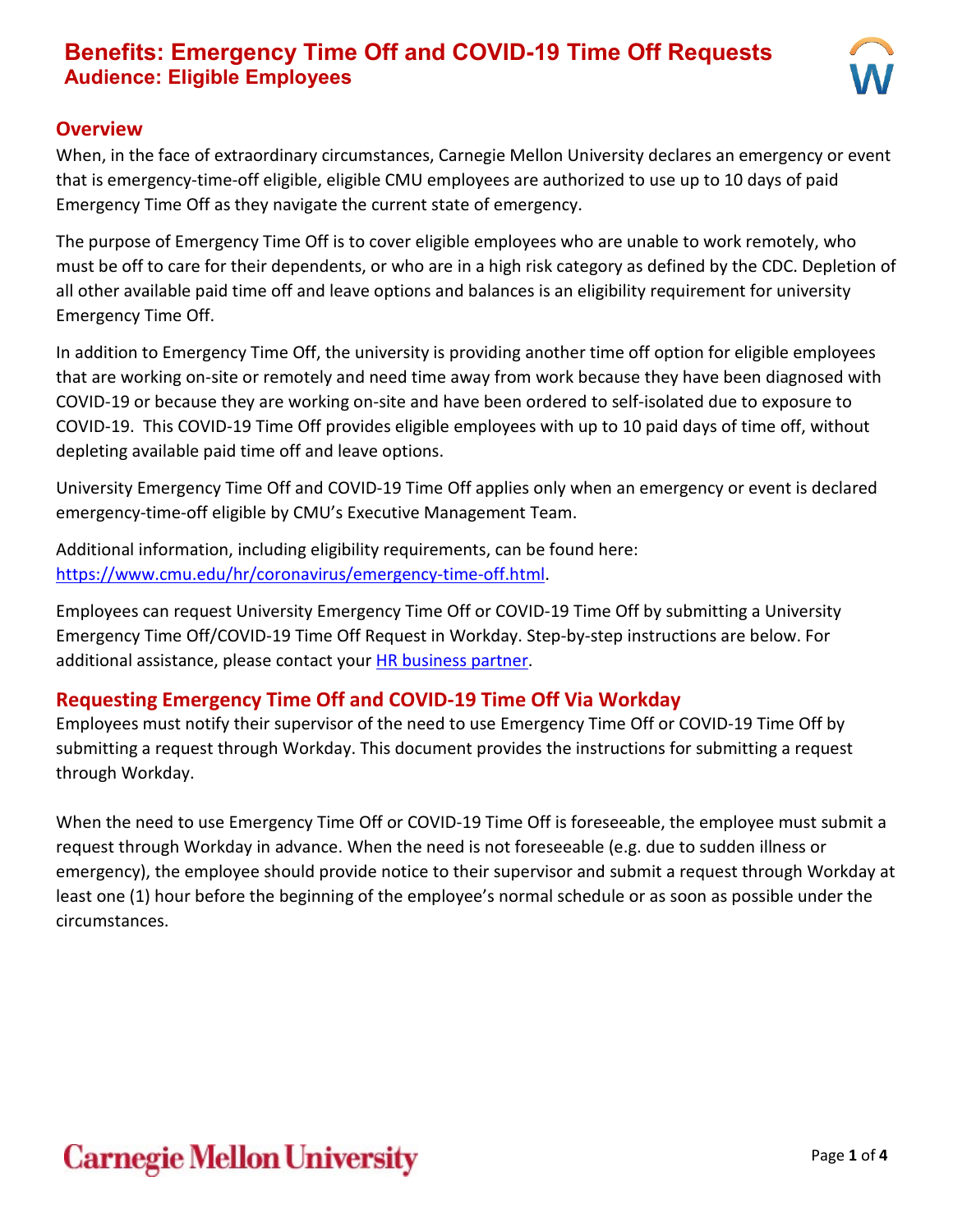

#### **Submitting a University Emergency Time Off or COVID-19 Time Off Request**

| <b>Step</b>    | <b>Details</b>                                                                                                                               |  |  |  |  |
|----------------|----------------------------------------------------------------------------------------------------------------------------------------------|--|--|--|--|
| $\mathbf{1}$   | Log in to Workday:                                                                                                                           |  |  |  |  |
|                | 1. Select the Workday Login icon found on the HR Service Center website at                                                                   |  |  |  |  |
|                | https://www.cmu.edu/hr/service-center/hr-systems.html.                                                                                       |  |  |  |  |
|                | The Web Login page displays. Enter your Andrew ID and password and select Login.<br>2.                                                       |  |  |  |  |
|                | <b>Web Login</b>                                                                                                                             |  |  |  |  |
|                | AndrewID                                                                                                                                     |  |  |  |  |
|                | Password                                                                                                                                     |  |  |  |  |
|                | Login                                                                                                                                        |  |  |  |  |
|                | Complete DUO authentication - choose an option:<br>3.                                                                                        |  |  |  |  |
|                | DUO Push (smart phone or tablet): click Send<br>a.                                                                                           |  |  |  |  |
|                | <b>Carnegie</b><br>Choose an authentication method<br>Me a Push<br><b>Mellon</b>                                                             |  |  |  |  |
|                | $\boxed{2}$ Duo Push $\checkmark$ Used automatically<br>Send Me a Push<br>b. Passcode (one-time code via DUO mobile app<br><b>University</b> |  |  |  |  |
|                | or DUO hardware token): click Enter a<br>What is this? L'<br>Ē.<br>Enter a Passcode<br>Passcode<br>Need help?                                |  |  |  |  |
|                | Passcode<br>Remember me for 30 days                                                                                                          |  |  |  |  |
|                |                                                                                                                                              |  |  |  |  |
|                | Use your device or hardware token to complete the authentication:<br>4.<br>2:39<br>$m$ LTE                                                   |  |  |  |  |
|                | $\times$<br>DUO MOBILE<br>now                                                                                                                |  |  |  |  |
|                | Login request<br><b>DUO MOBILE</b><br>000<br>Login request: login.cmu.edu                                                                    |  |  |  |  |
|                | Login request<br>Login request: login.cmu.edu                                                                                                |  |  |  |  |
|                | <b>Carnegie<br/>Mellon<br/>University</b><br>$\equiv$ Settings<br>Approve                                                                    |  |  |  |  |
|                |                                                                                                                                              |  |  |  |  |
|                | Deny<br>ember me for 30 days                                                                                                                 |  |  |  |  |
|                |                                                                                                                                              |  |  |  |  |
|                |                                                                                                                                              |  |  |  |  |
| $\overline{2}$ | From your Workday homepage, select the Pay worklet/application.                                                                              |  |  |  |  |
|                |                                                                                                                                              |  |  |  |  |
|                |                                                                                                                                              |  |  |  |  |
|                |                                                                                                                                              |  |  |  |  |
|                | Pay                                                                                                                                          |  |  |  |  |
|                |                                                                                                                                              |  |  |  |  |
| $\overline{3}$ | In External Links, select the Create University Emergency Time Off/COVID-19 Time Off Request option.                                         |  |  |  |  |
|                |                                                                                                                                              |  |  |  |  |
|                | <b>External Links</b>                                                                                                                        |  |  |  |  |
|                |                                                                                                                                              |  |  |  |  |
|                |                                                                                                                                              |  |  |  |  |
|                |                                                                                                                                              |  |  |  |  |
|                |                                                                                                                                              |  |  |  |  |
|                | Create University Emergency Time Off / COVID-                                                                                                |  |  |  |  |
|                |                                                                                                                                              |  |  |  |  |
|                |                                                                                                                                              |  |  |  |  |
|                |                                                                                                                                              |  |  |  |  |

**Carnegie Mellon University**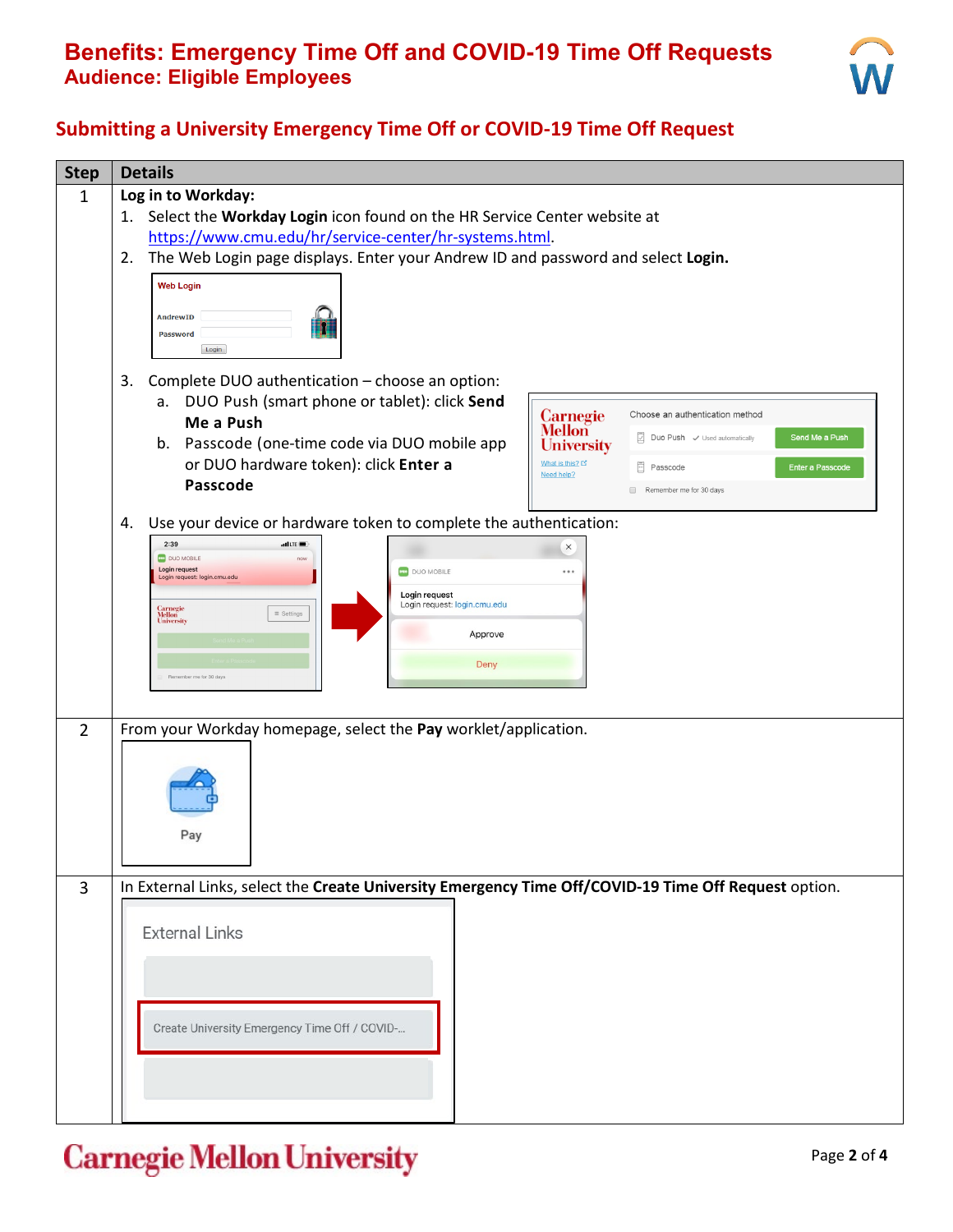

| <b>Step</b> | <b>Details</b>                                                                                                                                                                                                                                                                                                                                                                                                                                                                                                                                                                                                                                                                                                                                                             |
|-------------|----------------------------------------------------------------------------------------------------------------------------------------------------------------------------------------------------------------------------------------------------------------------------------------------------------------------------------------------------------------------------------------------------------------------------------------------------------------------------------------------------------------------------------------------------------------------------------------------------------------------------------------------------------------------------------------------------------------------------------------------------------------------------|
| 4           | The Create Request screen displays. From the Request Type dropdown, select All and then the University<br>Emergency Time Off/COVID-19 Time Off Request radio button below All. University Emergency Time Off<br>Request displays.<br><b>Create Request</b><br>Request Type *<br>University Emergency Time<br>≔<br>$\times$<br>$\cdots$<br>Off / COVID-19 Time Off<br>Request                                                                                                                                                                                                                                                                                                                                                                                               |
| 5           | To open the form, select OK. The form displays.<br>Note: You can click on the link at the top of the form to learn more about the Emergency Time Off and COVID-<br>19 Time Off program, and then close the window to return to the form.<br><b>Create Request</b><br>← University Emergency Time Off / COVID-19 Time Off Request<br>CMU employees should use this form to request University Emergency Time Off / COVID-19 Time Off<br>Additional Information, including eligibility for University Emergency Time Off / COVID-19 Time Off, can be found here: https://www.cmu.edu/hr/coronavirus/emergen<br>Request Type *<br>University Emergency Time<br>這<br>$\cdots$<br>Off / COVID-19 Time Off<br>Request<br>Name (Required)<br>Andrew ID (Required)<br>OK<br>Cancel |
| 6           | Complete the form with the following information:<br>Name<br>Andrew ID<br><b>Email Address</b><br>Work Location (On site or remote)<br>Date(s) for your University Emergency Time Off or COVID-19 Time Off Request<br>Please enter the hours and dates for your University Emergency Time Off / COVID-19 Time Off Request (Required)<br>Reason for Request<br>Time Off type being requested<br>Are you paid hourly or do you receive a salary?<br>Position scheduled to work on dates absent<br>Pay rate for position scheduled to work on absence dates                                                                                                                                                                                                                   |

# **Carnegie Mellon University**